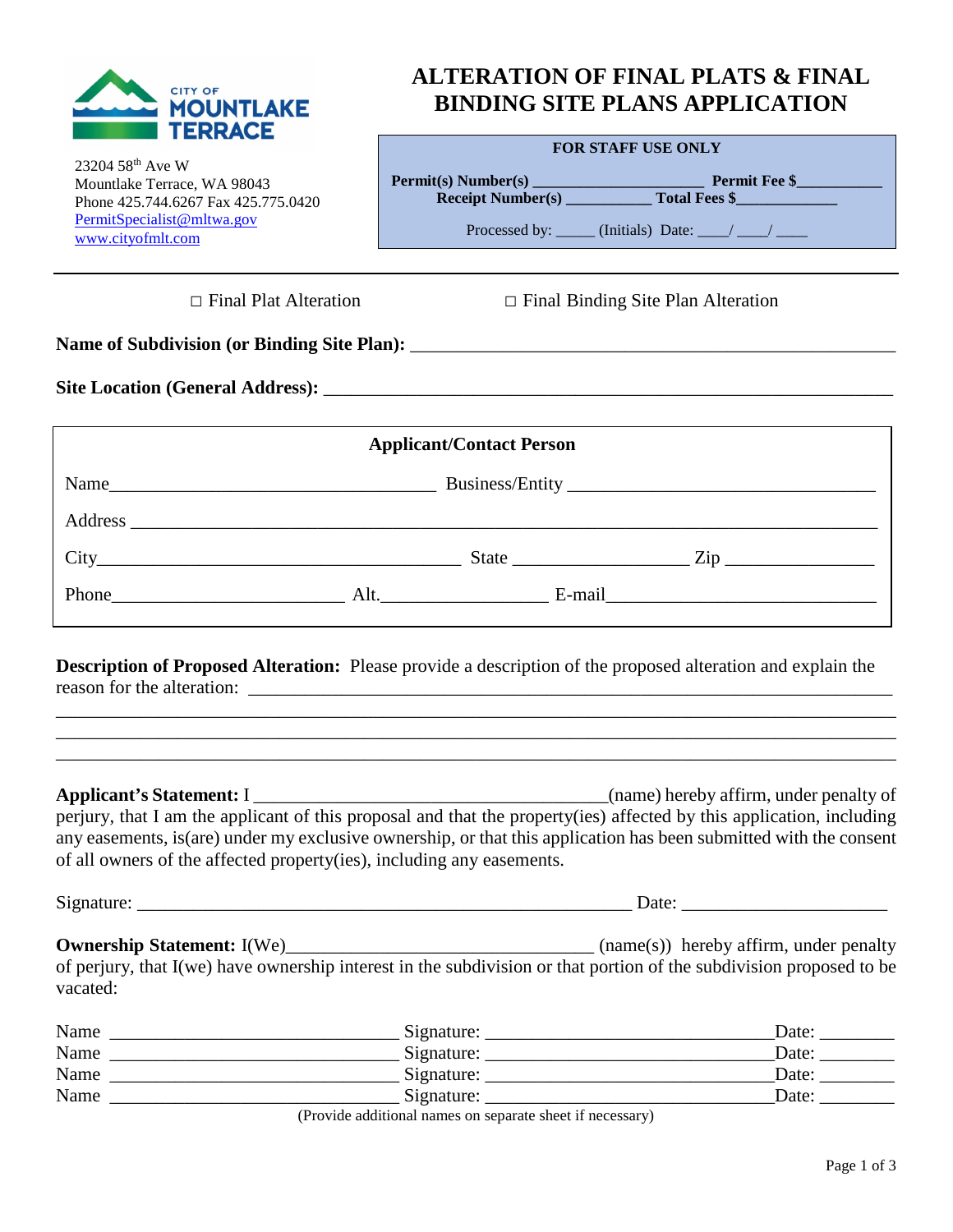## **Agreement to Amend/Terminate Covenants:**

| Is the subdivision or binding site plan subject to restrictive covenants?                                                                                                                                                                                                                                                                                                             |            | $\Box$ Yes | $\Box$ No |
|---------------------------------------------------------------------------------------------------------------------------------------------------------------------------------------------------------------------------------------------------------------------------------------------------------------------------------------------------------------------------------------|------------|------------|-----------|
| If yes, will the application for the vacation result in a violation of the<br>covenants or a need to amend the covenants? If yes, please explain:                                                                                                                                                                                                                                     | $\Box$ N/A | $\Box$ Yes | $\Box$ No |
|                                                                                                                                                                                                                                                                                                                                                                                       |            |            |           |
|                                                                                                                                                                                                                                                                                                                                                                                       |            |            |           |
| If yes, this application must include an agreement signed by all parties<br>subject to the covenants, which provides that the parties agree to<br>terminate or alter the restrictive covenants to accomplish the purpose<br>of the alteration of the subdivisions or portion thereof. Is a signed<br>agreement to terminate or amend the covenants included with this<br>application? | $\Box$ N/A | $\Box$ Yes | $\Box$ No |
| <b>Title Report(s):</b>                                                                                                                                                                                                                                                                                                                                                               |            |            |           |
| Have you included with this application a title report for each property<br>affected by the vacation, dated by the title company within thirty (30)<br>days of the date of submitting this application?                                                                                                                                                                               |            | $\Box$ Yes | $\Box$ No |
| Does[Do] the title report[s] confirm that the title of the lands as described<br>and shown on the subject subdivision plat or binding site plan are in the name<br>of the applicant, or in the name(s) of the owner whom the applicant represents?                                                                                                                                    |            | $\Box$ Yes | $\Box$ No |
| Additional Submittal Requirements: Please confirm that the following additional documents and materials<br>are included with this application:                                                                                                                                                                                                                                        |            |            |           |
| 1. A copy of the approved plat or binding site plan sought to be altered,<br>together with all plat or binding site plan amendments recorded since the date of the original approval;                                                                                                                                                                                                 |            | $\Box$ Yes | $\Box$ No |
| 2. One copy of a revised plat map incorporating the proposed alterations<br>and that substantially complies with the formatting requirements of MTMC Section 17.07.050.                                                                                                                                                                                                               |            | $\Box$ Yes | $\Box$ No |
| Functional Considerations: Please explain, and illustrate on a revised plat map, how the proposed altered plat<br>ensures the following functional aspects of the plat are retained or addressed under the revised configuration of<br>the plat:                                                                                                                                      |            |            |           |

1. Stormwater. How does the altered plat ensure compliance with City stormwater and drainage standards?

\_\_\_\_\_\_\_\_\_\_\_\_\_\_\_\_\_\_\_\_\_\_\_\_\_\_\_\_\_\_\_\_\_\_\_\_\_\_\_\_\_\_\_\_\_\_\_\_\_\_\_\_\_\_\_\_\_\_\_\_\_\_\_\_\_\_\_\_\_\_\_\_\_\_\_\_\_\_\_\_\_\_\_\_ \_\_\_\_\_\_\_\_\_\_\_\_\_\_\_\_\_\_\_\_\_\_\_\_\_\_\_\_\_\_\_\_\_\_\_\_\_\_\_\_\_\_\_\_\_\_\_\_\_\_\_\_\_\_\_\_\_\_\_\_\_\_\_\_\_\_\_\_\_\_\_\_\_\_\_\_\_\_\_\_\_\_\_\_

\_\_\_\_\_\_\_\_\_\_\_\_\_\_\_\_\_\_\_\_\_\_\_\_\_\_\_\_\_\_\_\_\_\_\_\_\_\_\_\_\_\_\_\_\_\_\_\_\_\_\_\_\_\_\_\_\_\_\_\_\_\_\_\_\_\_\_\_\_\_\_\_\_\_\_\_\_\_\_\_\_\_\_\_